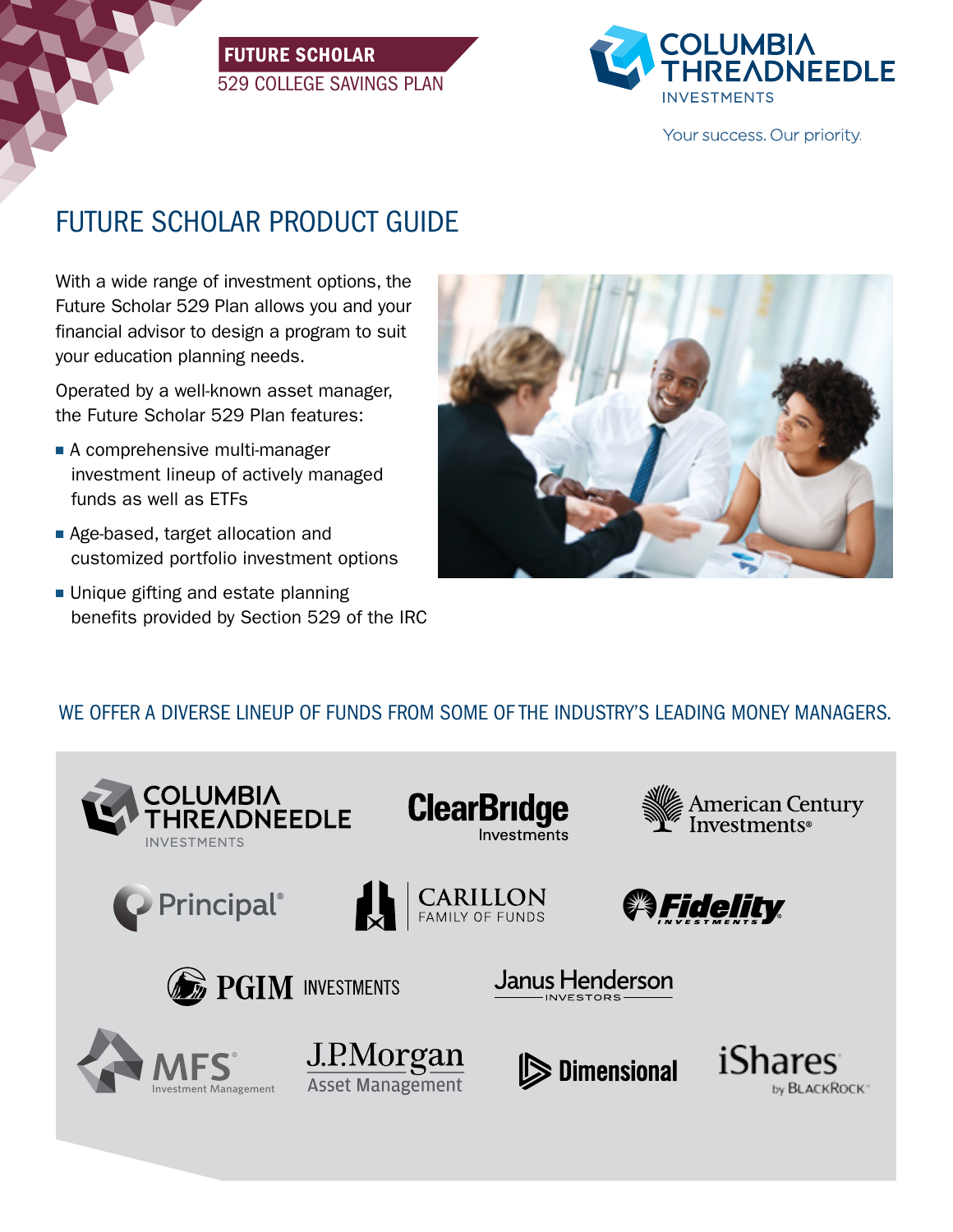# AGE-BASED OPTIONS

Select an age-based track - Conservative, Moderate or Aggressive - that fits your college-planning needs. Your investments will be placed in a portfolio based on your beneficiary's age and your personal risk tolerance.

As the beneficiary gets closer to college age, the portfolio will shift to a more conservative allocation. This means that when it's time for college, a large proportion of your funds will be in more conservative, lower risk investments.



Conservative Track Portfolios

The percentage allocations for age-based and target-allocation portfolios shown are target allocations as of December 31, 2021. These target allocations and the actual percentage allocations to each underlying fund and asset class are subject to change at any time and based on the discretion of the Global Asset Allocation Team at Columbia Threadneedle. In addition, the underlying funds included in the asset allocation portfolios may change. Please see the Program Description for individual asset class target-allocation ranges.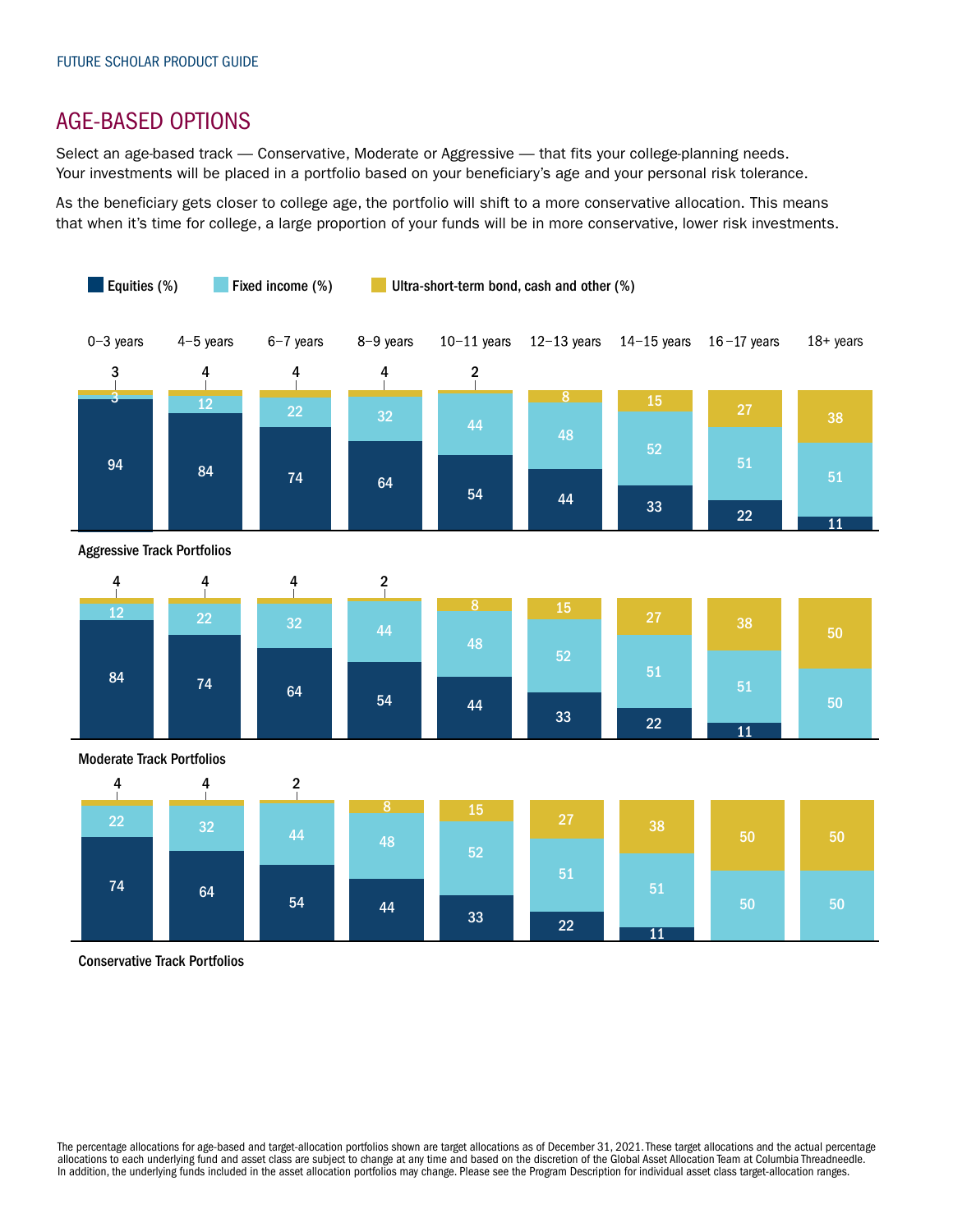# TARGET-ALLOCATION PORTFOLIOS

Seven target-allocation portfolios allow your clients to choose the pre-built portfolio that most closely corresponds with their individual investment strategy and risk tolerance.



Asset allocation does not ensure a profit or protect against loss.

Note: For complete information on asset allocation ranges, permissible investment strategies and special risks that may be associated with the underlying mutual funds, please see the Product Guide flier as well as the Program Description.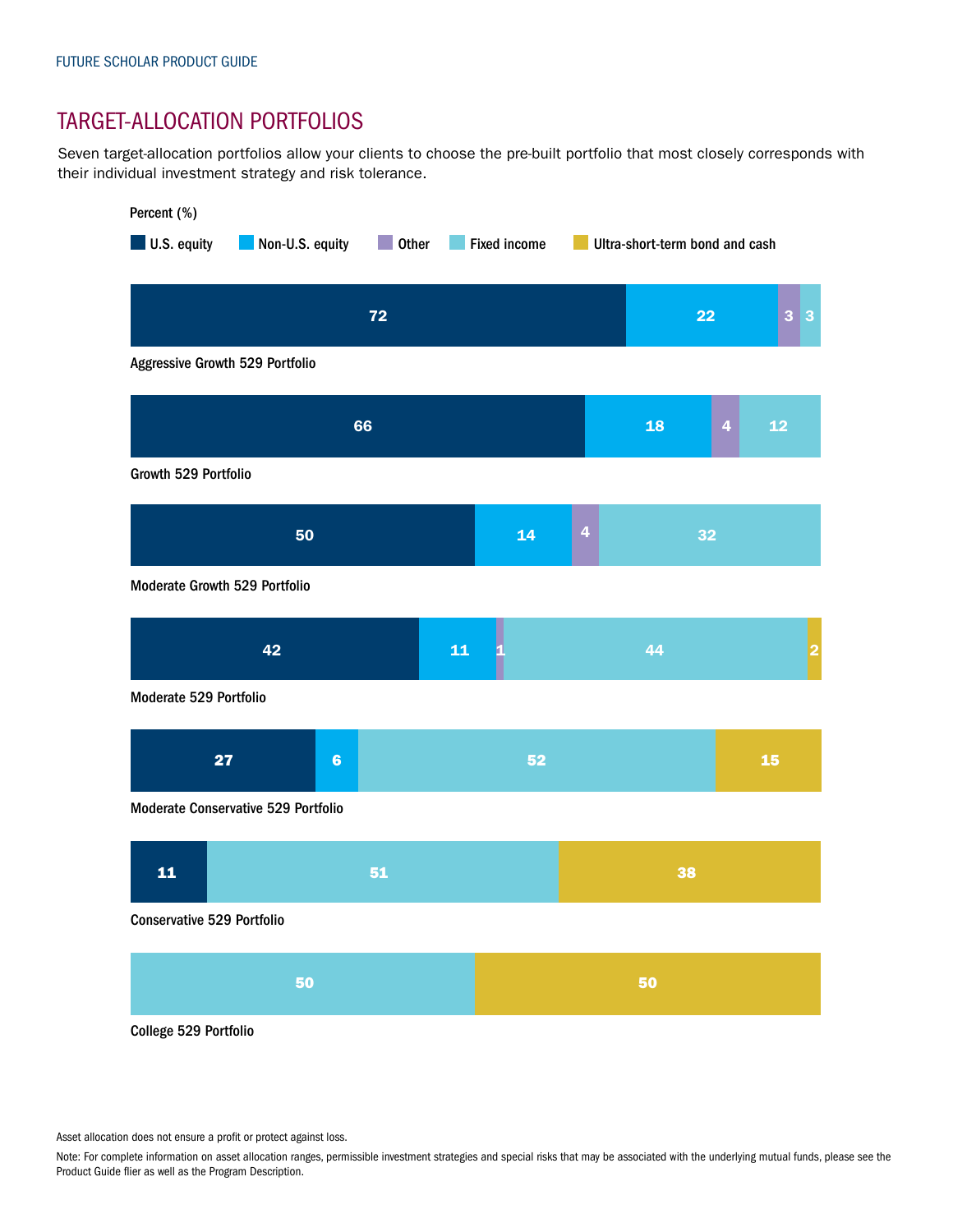# SINGLE FUND OPTION

Build a customized portfolio by selecting from a variety of funds, ranging from conservative bonds to aggressive equities.

| Single-fund portfolios                                          | <b>Underlying funds</b>                                                 | <b>Tickers</b> |
|-----------------------------------------------------------------|-------------------------------------------------------------------------|----------------|
| Equity                                                          |                                                                         |                |
| Columbia Dividend Income 529 Portfolio                          | Columbia Dividend Income Fund                                           | <b>GSFTX</b>   |
| MFS Value 529 Portfolio                                         | <b>MFS Value Fund</b>                                                   | <b>MEIIX</b>   |
| Columbia Contrarian Core 529 Portfolio                          | Columbia Contrarian Core Fund                                           | <b>SMGIX</b>   |
| iShares Russell 1000 ETF 529 Portfolio                          | iShares Russell 1000 ETF                                                | <b>IWB</b>     |
| Columbia Select Large Cap Growth 529 Portfolio                  | Columbia Select Large Cap Growth Fund                                   | <b>UMLGX</b>   |
| ClearBridge Large Cap Growth 529 Portfolio                      | ClearBridge Large Cap Growth Fund                                       | <b>SBLYX</b>   |
| Carillon ClariVest Capital Appreciation Portfolio               | Carillon ClariVest Capital Appreciation Fund                            | <b>HRCIX</b>   |
| American Century Mid Cap Value 529 Portfolio                    | American Century Mid Cap Value Fund                                     | <b>AVUAX</b>   |
| Janus Henderson Enterprise 529 Portfolio                        | Janus Henderson Enterprise Fund                                         | <b>JMGRX</b>   |
| iShares Russell 2000 ETF 529 Portfolio                          | iShares Russell 2000 ETF                                                | <b>IWM</b>     |
| iShares Russell 3000 ETF 529 Portfolio                          | iShares Russell 3000 ETF                                                | <b>IWV</b>     |
| ClearBridge Small Cap 529 Portfolio                             | ClearBridge Small Cap Fund                                              | <b>LMNSX</b>   |
| Columbia Emerging Markets 529 Portfolio                         | Columbia Emerging Markets Fund                                          | <b>UMEMX</b>   |
| DFA International Core Equity 529 Portfolio                     | DFA International Core Equity Portfolio                                 | <b>DFIEX</b>   |
| Principal Real Estate Securities 529 Portfolio                  | Principal Real Estate Securities Fund                                   | <b>PREPX</b>   |
| Fixed income                                                    |                                                                         |                |
| FA Strategic Income 529 Portfolio                               | Fidelity Advisor® Strategic Income Fund                                 | <b>FSRIX</b>   |
| Columbia Income Opportunities 529 Portfolio                     | Columbia Income Opportunities Fund                                      | <b>CIOZX</b>   |
| Columbia Total Return Bond 529 Portfolio                        | Columbia Total Return Bond Fund                                         | <b>SRBFX</b>   |
| JPMorgan Core Bond 529 Portfolio                                | JPMorgan Core Bond Fund                                                 | <b>WOBDX</b>   |
| iShares TIPS Bond ETF 529 Portfolio                             | iShares TIPS Bond ETF                                                   | <b>TIP</b>     |
| PGIM Global Total Return USD Hedged 529 Portfolio               | PGIM Global Total Return USD Hedged Fund                                | <b>PHEZX</b>   |
| Columbia Quality Income 529 Portfolio                           | Columbia Quality Income Fund                                            | <b>CUGZX</b>   |
| Columbia Short Term Bond 529 Portfolio                          | Columbia Short Term Bond Fund                                           | <b>NSTMX</b>   |
| Cash and cash equivalents                                       |                                                                         |                |
| Columbia Legacy Capital Preservation 529 Portfolio <sup>1</sup> | Separately Managed "Stable Value" account <sup>2</sup>                  | <b>IDYXX</b>   |
| Columbia Bank Deposit 529 Portfolio                             | Branch Banking and Trust (BBT) FDIC-insured<br>interest-bearing account | N/A            |

<sup>1</sup> Although the issuer seeks to preserve the value of the investment at a fixed share price, it is possible to lose money by investing in this portfolio. The Account Owner may elect to invest in the Columbia Legacy Capital Preservation 529 Portfolio and dollar cost average from such option to any other investment portfolio.

<sup>2</sup> This portfolio invests in a separately managed account that invests primarily in book value investment contracts backed by one or more portfolios of short- and intermediate-term investment-grade bonds, Class I shares of Columbia Government Money Market Fund and, with respect to contributions made prior to October 1, 2010, a funding agreement.

The ETF shares used by the plan are listed for trading on an exchange and can be bought and sold on the secondary market at market prices. Although it is expected that the market price of an ETF share typically will approximate its net asset value (NAV), there may be times when the market price and the NAV vary significantly. Thus, the plan may pay more or less than NAV when it buys ETF shares on the secondary market and may receive more or less than NAV when it sells those shares.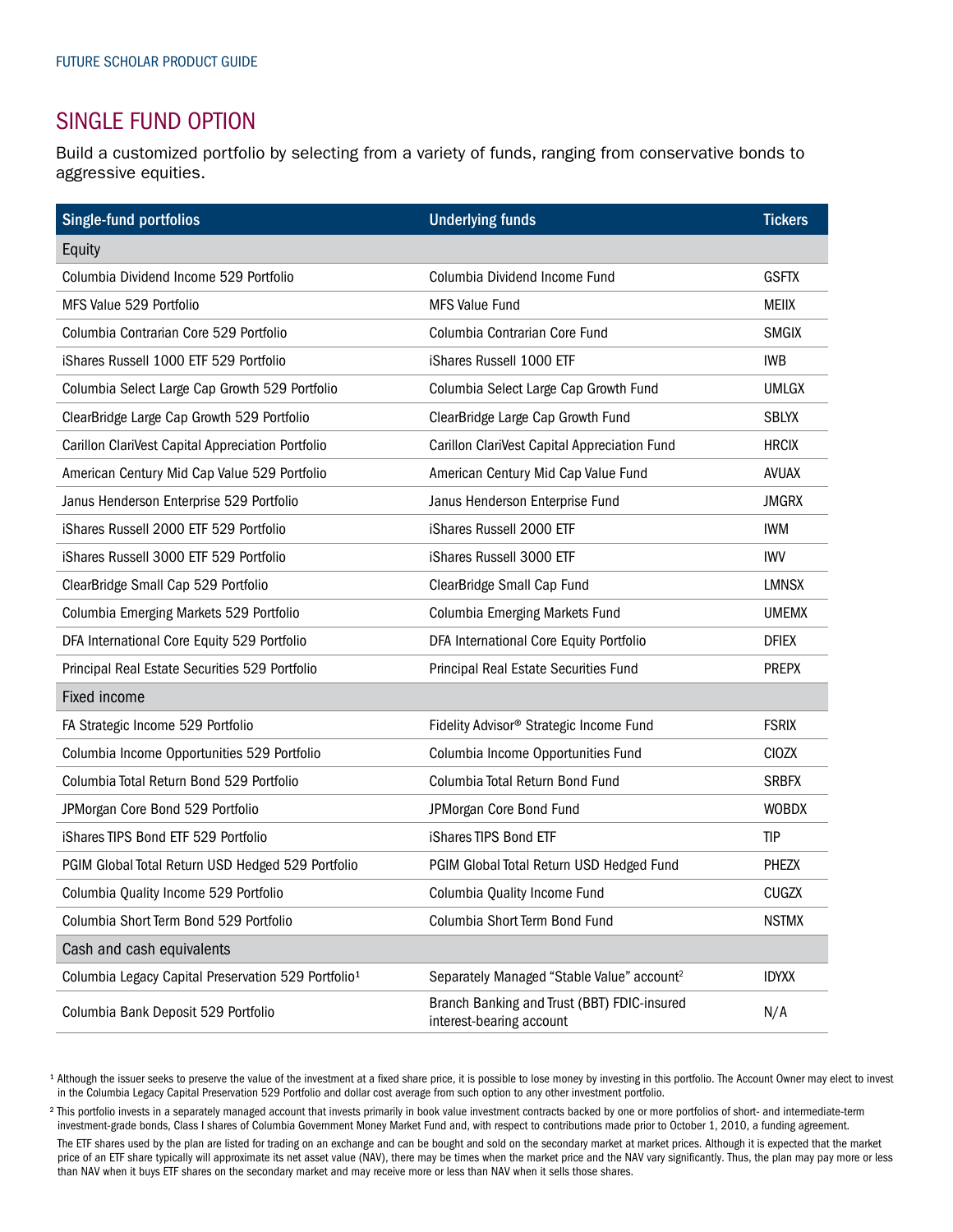The Future Scholar 529 Plan offers significant features and benefits to help you meet your goals.

### FEATURES BENEFITS

# FUTURE SCHOLAR 529 PLAN

- Comprehensive, distinguished multi-managed investment lineup
- Low NAV purchase breakpoint of \$400,000
- One of the lowest cost advisor-sold plans in the country\*
- Operated by a stable, well-known manager — Columbia Threadneedle Investments
- High maximum contribution limit of \$520,000 per beneficiary
- Joint ownership of accounts permitted
- Rollovers in Class A shares at NAV<sup>\*\*</sup>
- Creditor protection of accounts

# PROVIDED BY SECTION 529 OF THE IRC

- Tax-deferred growth
- No limits on income, age, time or number of accounts owned
- Account owner, not beneficiary, retains control of funds
- No required minimum distributions
- Not subject to the net investment income tax
- Tax-free withdrawals for qualified expenses
- Accounts positioned to grow outside of owner's taxable estate

# Visit us today at columbiathreadneedle.com for more information, including:

- Online planning tools, such as the College Savings Calculator and the College Savings Projector, which can help you calculate the future cost of college education and build a savings plan
- Access to account information
- Portfolio performance
- Forms and applications
- \* Source: Strategic Insight fee study Q3 2021

\*\* If permitted by your firm.

Columbia Threadneedle Investments does not offer tax or legal advice.

 Withdrawals from 529 plans for elementary or secondary education tuition expenses are federally tax-free based upon recent federal tax legislation. State tax consequences will vary depending on state law and may include recapture of any tax deductions received from the original state, imposition of income tax and penalties. Investors should consult with a tax or legal advisor in this regard.